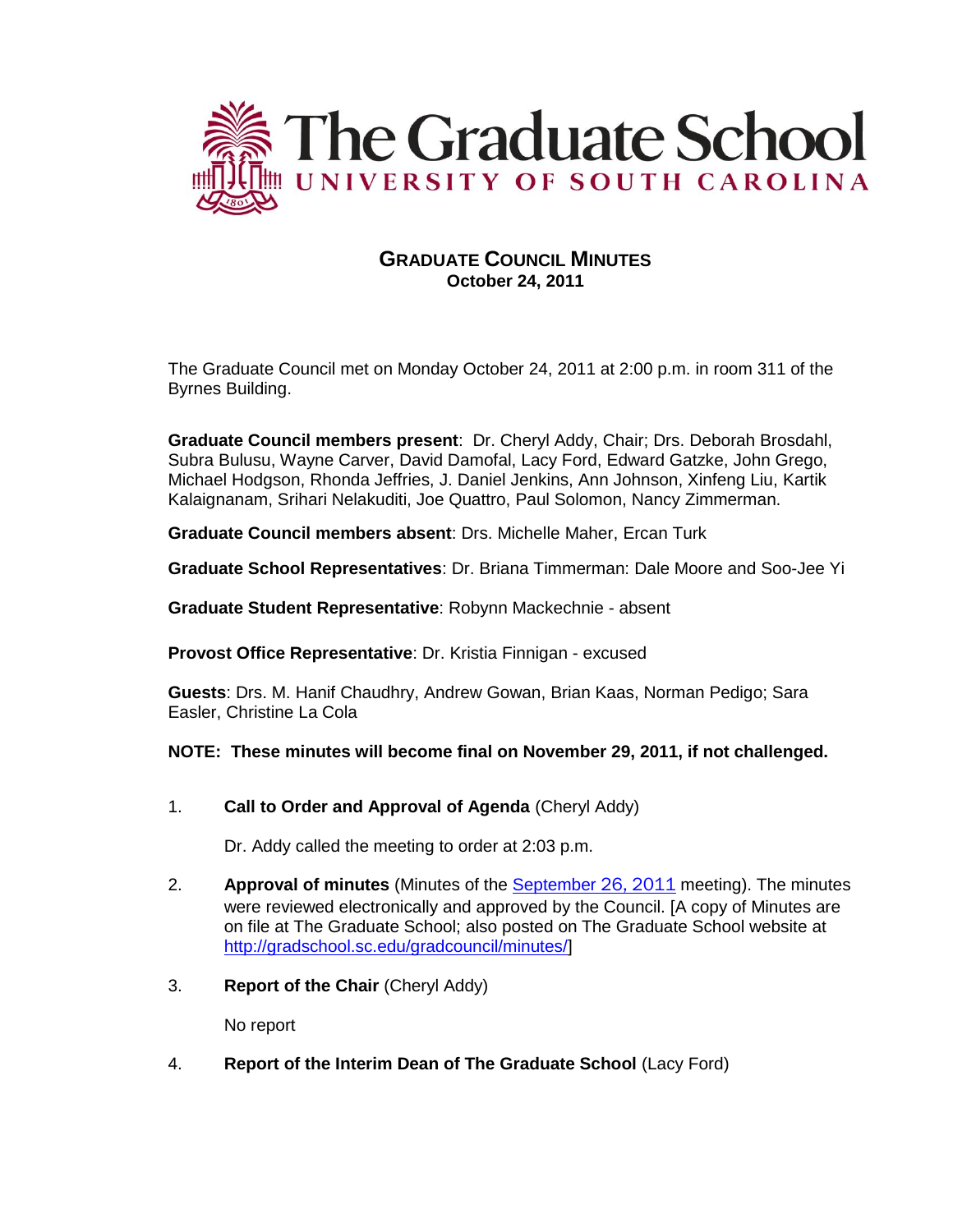- Dr. Ford announced a current job advertisement posting for another Associate Dean. He asked the Council to encourage any interested faculty to apply through [USC's employment](https://uscjobs.sc.edu/applicants/jsp/shared/frameset/Frameset.jsp?time=1319658204582) or Provost websites.
- Dr. Ford informed that he will be meeting over the month to 6 weeks with the Deans or designated representatives to discuss the perception of the Graduate School and strengthening strategies for graduate programs. Dr. Ford explained this is an effort on the Graduate School's part to increase communication with the Deans in hopes that the Graduate School and graduate programs can be more efficient and productive.

## 5. **Report of the Associate Dean / Secretary of the Graduate Council**  (Nancy Zimmerman)

- Dr. Zimmerman reminded the Council that the next Graduate Director's meeting is scheduled for November 16, 2011 at 1:30-3:30 p.m. in the Russell House Theatre. All Council members should attend.
- Dr. Zimmerman advised the master's comprehensive assessment colligation remains in progress with several programs still outstanding.
- Dr. Zimmerman urged "clean-up" by academic program liaisons of Special Topic courses for compliance with the new academic policies and for accurate importation into Banner.
- 6. **Report of the Graduate Student Association Representative** (Robyn Mackechnie)

No report

## 7. **Report of the Academic Policy and Practices Committee** (Joseph Quattro)

- Dr. Quattro provided an information packet (Doctoral Committee membership [charge\)](http://gradschool.sc.edu/gradcouncil/CURR_DOCS/Doctoral_Committee.pdf) approved by Graduate Council at the May 2011 meeting to clarify the changes in doctoral committee membership. Work continues on streamlining the committee composition and tracking to degree forms with further discussion to take place at the Graduate Directors meeting on November 16, 2011. Dr. Quattro indicated the Committee's initial review has focused on the following areas:
	- o Program of Study
	- o Committee congregation
	- o Timelines/checklist for completion [\(doctoral & Master's flow charts\)](http://gradschool.sc.edu/degreereq/)

Dr. Addy stated that the Policy and Practices committee's intent is to prepare enough concepts for further discussion at the Graduate Director's meeting on November 16, 2011, rather than a formal proposal.

 Dr. Addy reiterated the long standing policy that any master's degree requires a minimum of 30 graduate credit hours beyond a bachelor's degree, and any doctoral degree is 30 graduate hours beyond a master's degree, or at least 60 graduate hours past a baccalaureate degree, and referenced [USC policy ACAF](http://gradschool.sc.edu/gradcouncil/CURR_DOCS/acaf200.pdf)  [2.00.](http://gradschool.sc.edu/gradcouncil/CURR_DOCS/acaf200.pdf)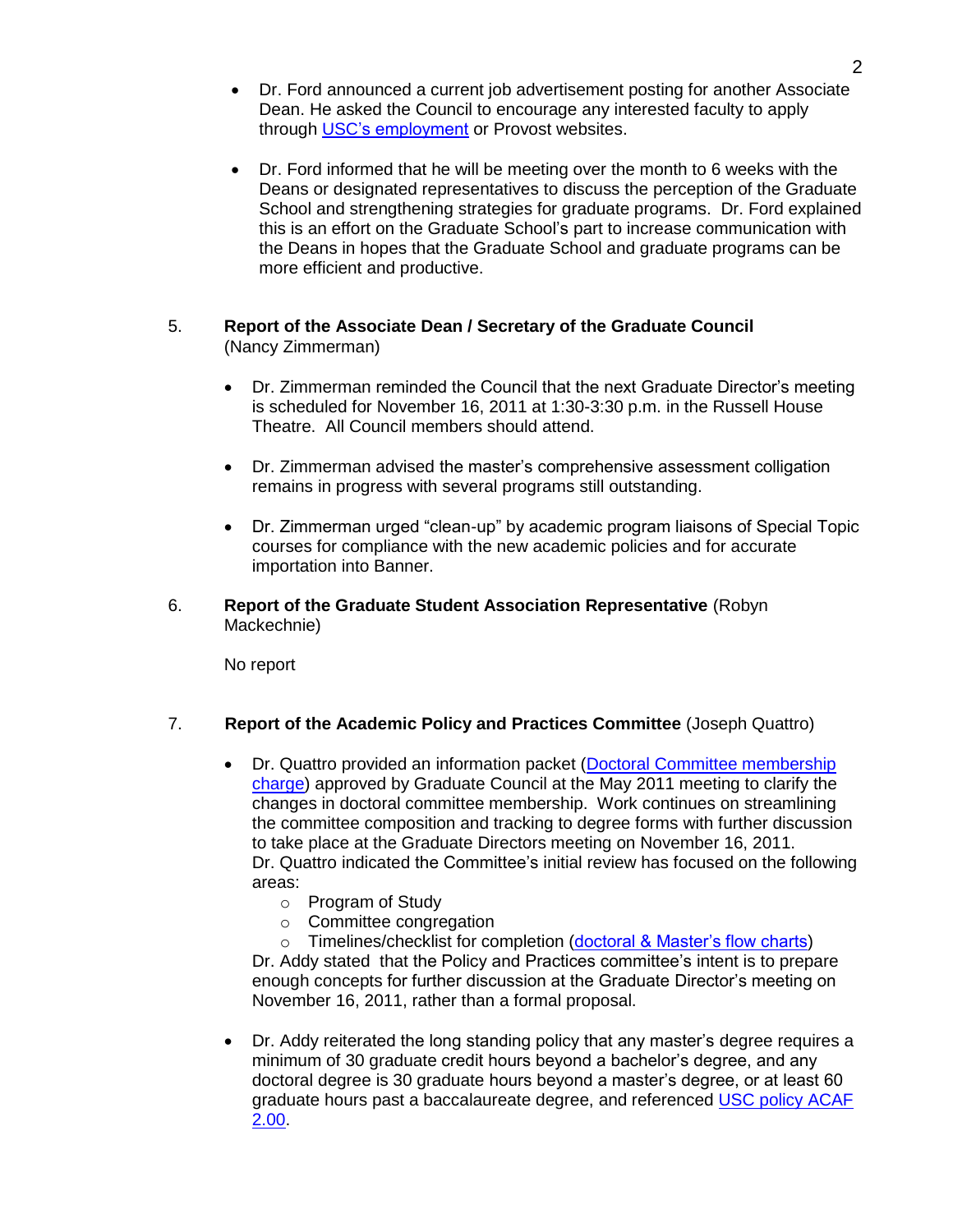- Dr. Zimmerman explained the interpretation of policy ACAF 2.00, for a postbachelor's 60 hours Ph.D., has been that when a student utilizing 30 hours from an earned master's degree that the balance 30 hours must be unique to USC as per the Southern Association of Colleges and Schools (SACS) requirement states that half of the courses of the degree must be earned within the institution. Dr. Zimmerman elaborated that policy ACAF 2.00 as written is open for further interpretation and suggested that the transfer limits should be redefined for the Ph.D. degree by the following entry, in efforts to hold the integrity of the degree while still providing for variation in progress and applicant background:
	- o Post-baccalaureate
	- o Non-USC post-master's
	- o USC post-master's
- Dr. Ford recommended strong reflection be given to the specific needs of individual programs and identify circumstances that may arise. He expanded that students should complete enough hours at USC that USC faculty can be comfortable in the integrity of awarding a USC Ph.D. degree while promoting timely completion of degree.
- Dr. Bulusu advised further clarification is also needed in policy ACAF 2.00 as it pertains to concurrent master's and Ph.D. enrollment.
- Dr. Addy responded stating that current policy mandates that a doctoral program must have at least 30 hours unique to the program relative to the degree and will not be a subject of problem for concurrent enrollment, in relation to the timeline of concurrent enrollment.
- Dr. Addy explained the Graduate School already has a clear policy for scaled transfer credit for the master's degree programs and then asked if the Ph.D. degree programs also need a scaled transfer credit policy.
- Dale Moore asked if there any other institutions have doctoral degree programs that are similar to USC's dual degree programs that allow (18 hours) shared credit. Dr. Addy agreed the committee would investigate.
- 8. **Report of the Committee on 500/600 Level Courses, Distance Education, and Special Courses** (Nancy Zimmerman)

## **500-600 Level course approvals:**

EMCH 573 – new and DED GEOG 542 - new SOWK 677 - new and DED

- 9. **Fellowships and Scholarships Committee** (Wayne Carver)
	- Dr. Carver advised the Council that the Fellowships and Scholarships Committee reviewed submissions for ABRCMS Travel grants, funding was provided by the South Carolina EPSCoR office, \$1,400 awards.
		- o Odell Glenn from Chemical Engineering
		- o Hema Kasisomayajula from Biological Sciences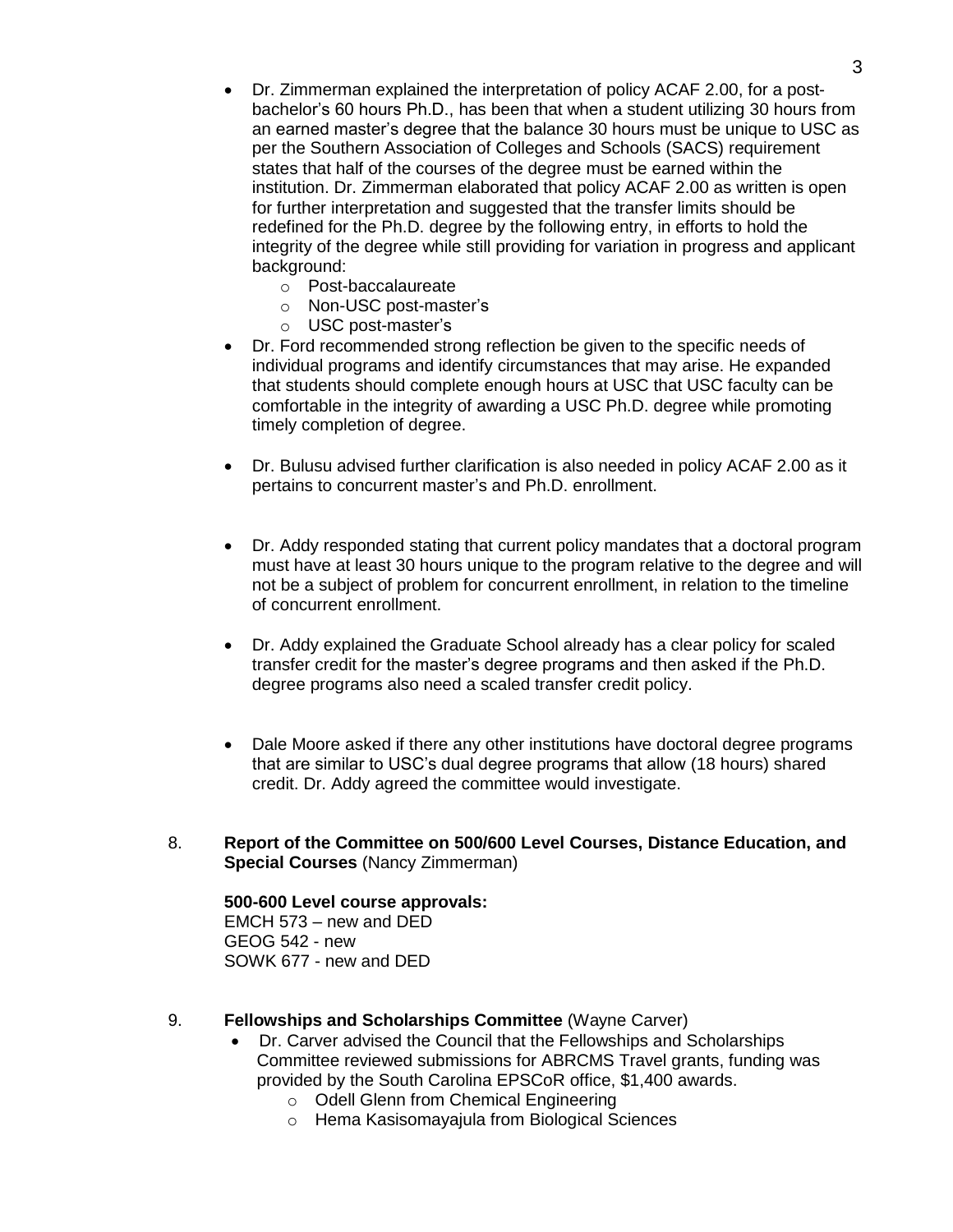Dr. Carver indicated to the Council that the Fellowships and Scholarships Committee reviewed submissions for the Outstanding Thesis Award. After review, the following students received awards in the following three categories:

> o Math, Physical Sciences and Engineering – Richard Kordus o Humanities and Fine Arts – Sara St George o ETD Master's Thesis – Josephine Iacarella

10. **Report of the Science, Math, and Related Professional Program Committee**  (John Grego)

## **COLLEGE OF ARTS AND SCIENCES**

## *Mathematics*

Course Change Proposal: **APPROVED From:** [MATH 741 Algebra III \(3\)](http://gradschool.sc.edu/gradcouncil/curr_docs/CCPMATH741_201141.pdf)

> Algebra III. (3) (Prereq: MATH 702) Theory of rings, modules, fields, bilinear forms, and advanced topics in matrix theory.

**To:** MATH 741 Algebra III (3) Algebra III. (3) (Prereq: MATH 702) Theory of groups, rings, modules, fields and division rings, bilinear forms, advanced topics in matrix theory, and homological techniques.

[Effective Spring 2012]

## Course Change Proposal: **APPROVED**

**From:** [MATH 742 Algebra IV \(3\)](http://gradschool.sc.edu/gradcouncil/curr_docs/CCPMATH742_201141.pdf) Algebra IV, (3 each) (Prereq: MATH 702) Theory of rings, modules, field, bilinear forms, and advanced topics in matrix theory.

**To:** MATH 742 Representation theory. (3) (prereq: MATH 702) Representation and character theory of finite groups (especially the symmetric group) and/or the general linear group, Young tableaux, the Littlewood Richardson rule, and Schur functors.

[Effective Spring 2012]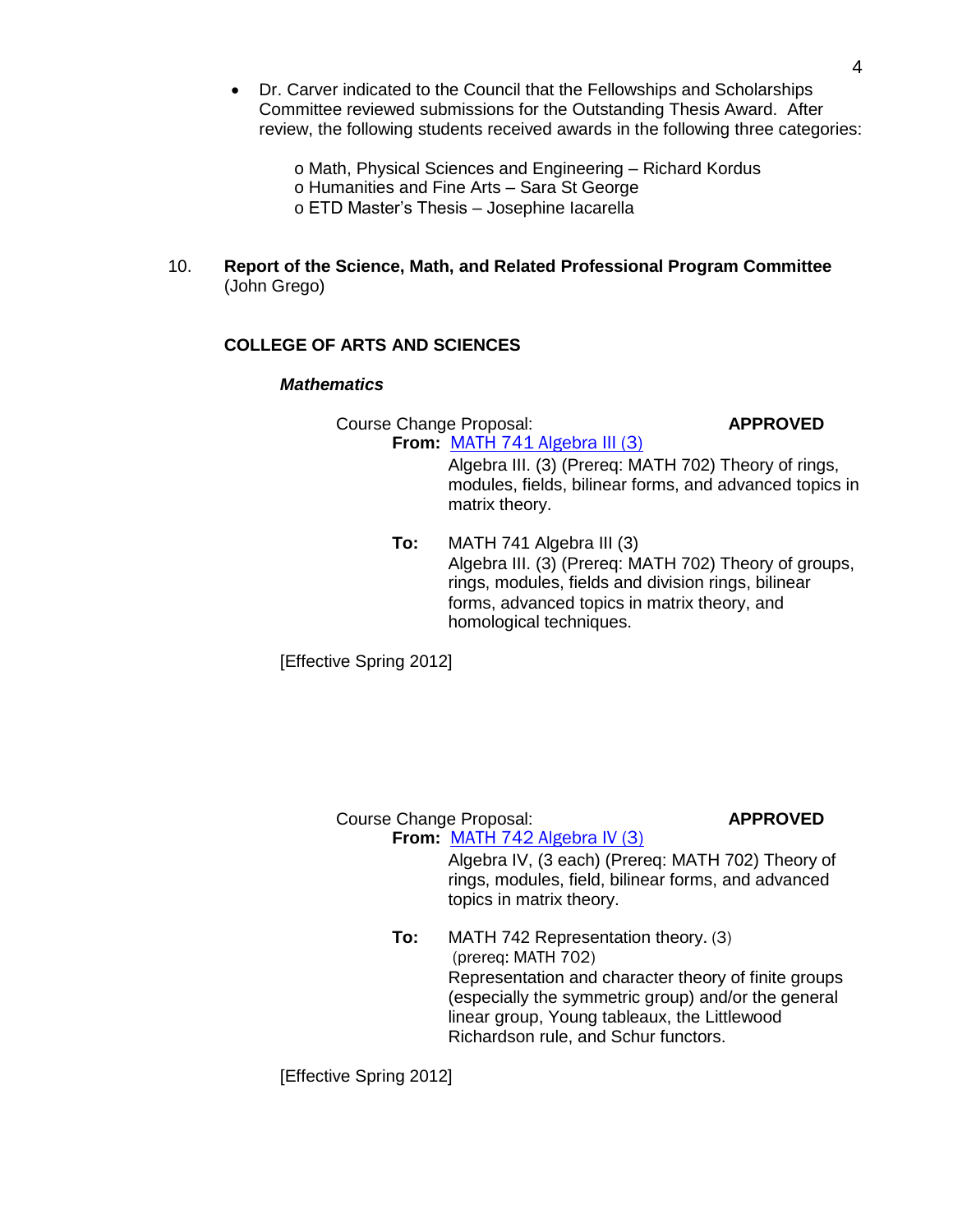#### **COLLEGE OF ENGINEERING AND COMPUTING**

### Academic Program Action Proposal/Bulletin Change: [Aerospace Engineering](http://gradschool.sc.edu/gradcouncil/curr_docs/APAENGRASPACE_201141.PDF) **APPROVED**

The proposed Masters Degree Program in Aerospace Engineering will be in demand from engineers interested in pursuing a career in the expanding aerospace industry in South Carolina. The aerospace masters degree will attract both new engineering graduates as well as engineers already in the workforce. The degree will be available to both on-campus and off-campus students. The off-campus students will be instructed via the existing USC distance learning program, APOGEE. All courses offered on-campus will be video streamed for off-campus students.

The pool of off-campus students will primarily be SC residents working full-time in SC industries, but may also include students located nationally and internationally, as well as US citizens on overseas deployment. This masters program will also be desirable to current undergraduate mechanical, electrical, and chemical engineering students who are interested in acquiring skills needed for employment in the aerospace industry. USC already has an Accelerated Masters Degree program, where students with a GPA of 3.5/4.0 and above may take up to three graduate courses while pursuing their undergraduate degrees. This allows students to get the MS/ME degree within a year of their baccalaureate degree. Engineers having a masters degree should be better prepared for the challenging and higher paying jobs in the aerospace industry, plus more attractive to the aerospace companies.

Once fully developed, an annual program student enrollment of about 15-20 for in-class instruction and about 30-35 through distance education is anticipated. Based on the data reported by American Society for Engineering Education, Table 1 lists the 2010 enrollments at the US institutions offering Aerospace Engineering Programs. As previously noted, the data shows that no institution in South Carolina offers an Aerospace Engineering Degree program. The neighboring states of North Carolina and Georgia each have one institution with an Aerospace Degree Program.

[Effective Spring 2012]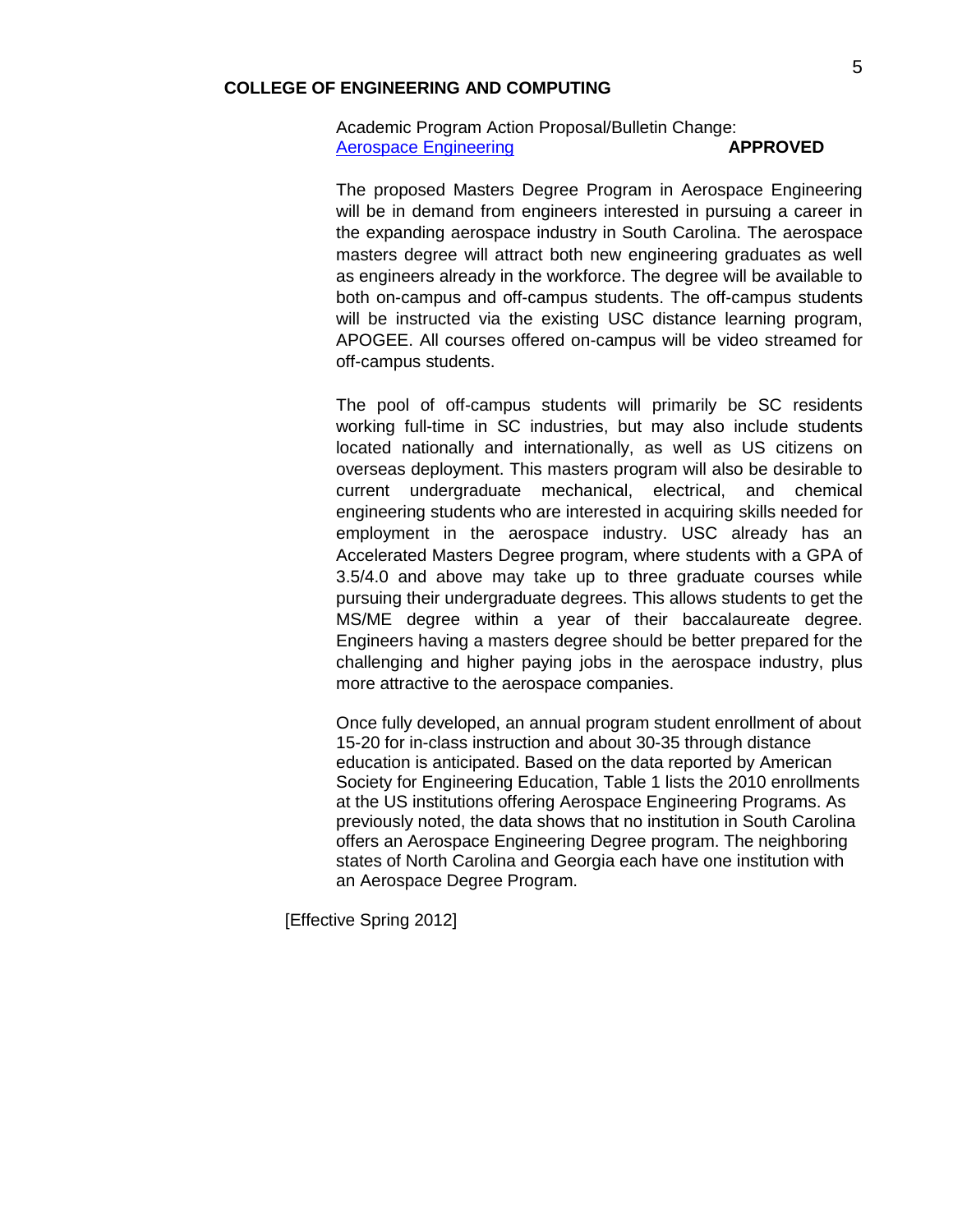Academic Program Action Proposal/Bulletin Change: [Engineering Management: New Major](http://gradschool.sc.edu/gradcouncil/curr_docs/APAENGRMGT_201141.pdf) **APPROVED**

Engineering managers supervise and lead teams of engineers and other technical personnel for product development, manufacturing and marketing, for the planning, design and construction of project components and structures, participate in the analyses for making economic decisions, optimize the utilization of available resources to meet project objectives, lead and/or participate in the negotiation teams for acquiring new projects and for undertaking various activities of ongoing projects at the local, state and international level. In addition to the technical knowledge and expertise in the related area of specialization, these activities require knowledge of economics, finance, marketing, human resources, contract and environmental law and other legal issues, environmental impact of the project, sustainability issues, public relations, etc.

Almost all undergraduate engineering programs in the United States concentrate mainly on the technical subjects in the area of specialization and include some university mandated material on arts and humanities. However, the topics listed above that are necessary for management are usually not covered in a typical undergraduate curriculum. Thus, a significant number of engineers who are called upon to fill the managerial roles in their organization as they attain seniority lack suitable training in management-related activities and learn by trial-and-error once they are on the job. As expected, this could have disastrous consequences for the organization as well as the morale of personnel involved. To provide training in this area, several educational institutions in the United States have started to offer a MS degree in Engineering Management in recent years.

[Effective Fall 2012]

### *Mechanical Engineering*

**NOTE: Omission from agenda. Course administratively approved by Dean of the Graduate School pending formal approval by Graduate Council at the November 28, 2011 meeting**

New Course Proposal/Distance Education Delivery Proposal: [EMCH 774 Radiation Damage](http://gradschool.sc.edu/gradcouncil/curr_docs/NCPEMCH774_201141.pdf)

Structural materials for nuclear application; Radiation interaction with matter; Microstructure evolution under irradiation; Material properties degradation under irradiation.

[Effective Spring 2012]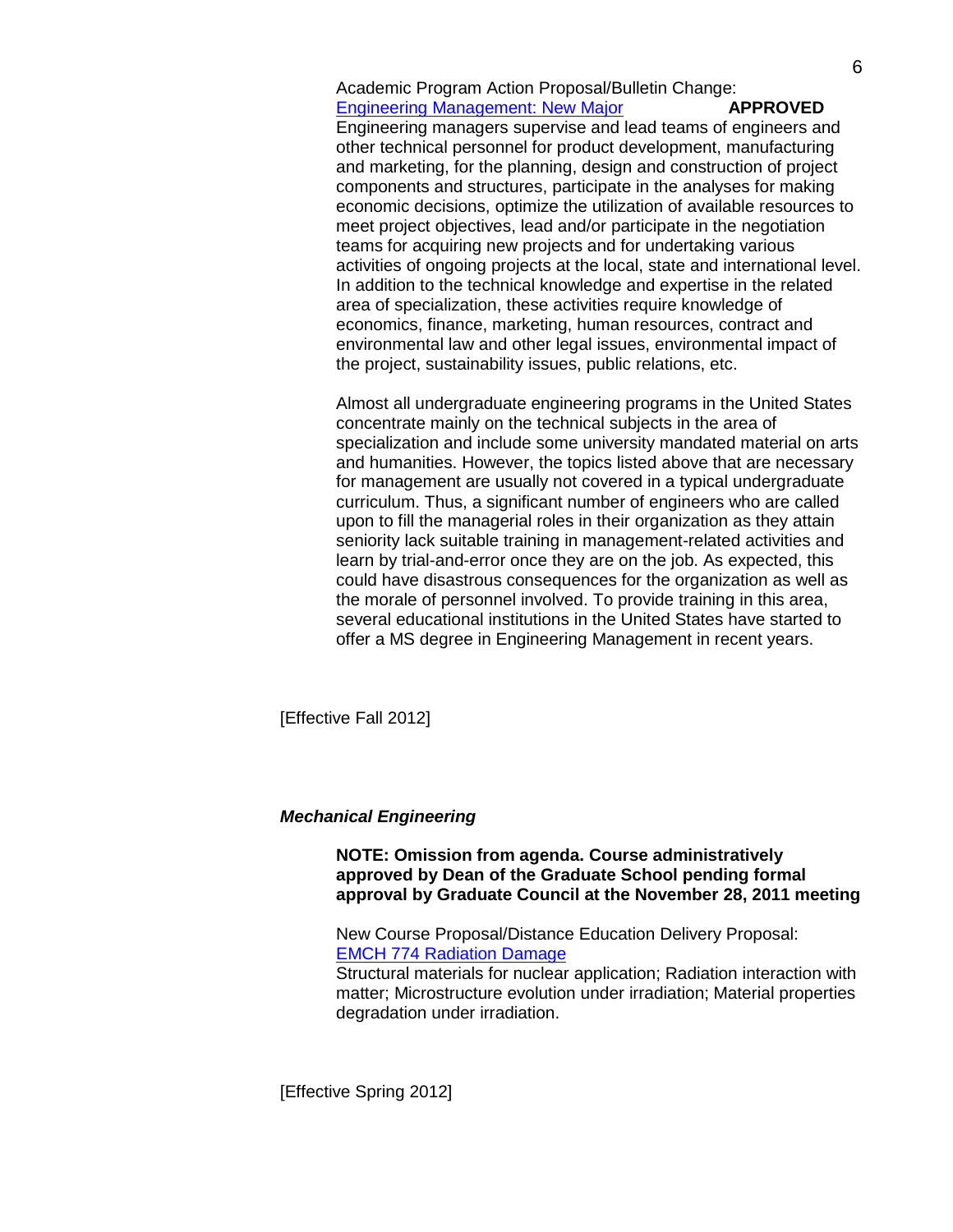## **SCHOOL OF MEDICINE** *Nurse Anesthesia* **APPROVED**

New Course Proposal: PHPH [773 Health Assessment](http://gradschool.sc.edu/gradcouncil/curr_docs/NCPPHPH773_201141.pdf) (3)

Preoperative assessment, intraoperative management and postoperative management of patients receiving anesthesia. Development of cognitive and psychomotor skills needed to perform an advanced health assessment for patients undergoing anesthesia.

[Effective Spring 2012]

11. **Report of the Humanities, Social Sciences, Education, and Related Professional Programs Committee** (Deborah Brosdahl)

## **COLLEGE OF ARTS AND SCIENCES**

#### *Political Science*

Academic Program Action Proposal: [Ph.D. International Studies](http://gradschool.sc.edu/gradcouncil/curr_docs/APAInternationalStudies_201141.pdf) **APPROVED**

At the request of the Department of Political Science, the College of Arts and Sciences proposes termination of the Doctor of Philosophy degree in International Studies.

While the Department of Political Science's request has been prompted by the most recent biennial review of program productivity by the SC Commission on Higher Education, that review is not the reason for the request. Given the reduction of resources in both faculty size/composition and graduate student funding over the past decade, the department has concluded that it cannot support two doctoral programs, the other being the Doctor of Philosophy in Political Science.

The Department of Political Science has not admitted students to the doctoral program in International Studies in nearly ten years. Departmental records indicate that all students who are likely to complete the degree have already done so. The department will communicate with any students who have left the program without completing the degree regarding the proposed termination and the last date for conferral of degrees (Summer 2014.)

The faculty who have taught in the doctoral program in International Studies continue to teach in the department's other graduate and undergraduate degree programs: the Doctor of Philosophy in Political Science, the Master of Arts in International Studies, the Bachelor of Arts in Political Science, and the Bachelor of Arts in International Studies. Doctoral students who are interested in comparative and international politics continue to have such courses available to them through the PhD in Political Science.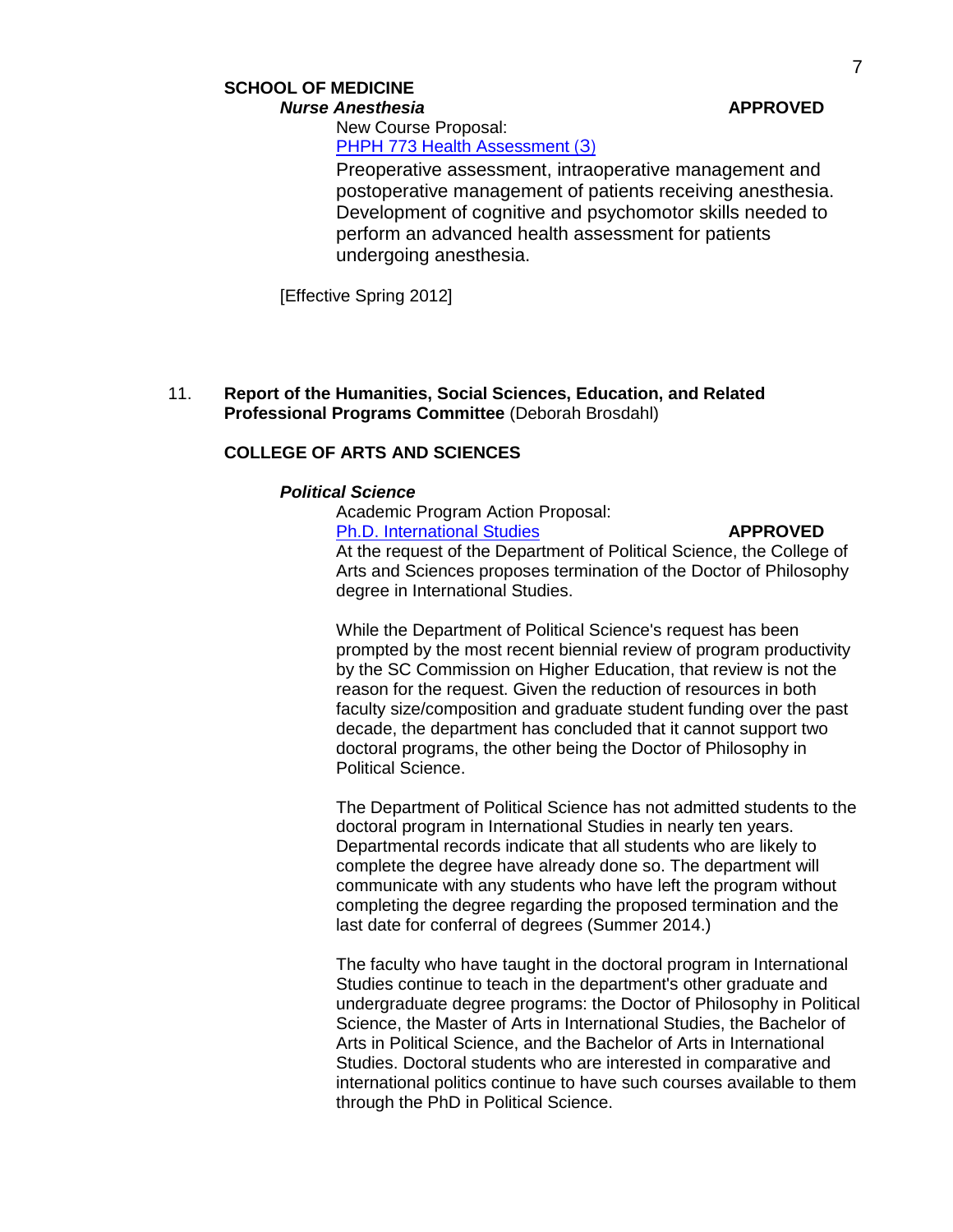### **COLLEGE OF EDUCATION**

#### *Instruction and Teacher Education*

Academic Program Action Proposal/Bulletin Change: EdD [Curriculum and Instruction](http://gradschool.sc.edu/gradcouncil/curr_docs/APAEDECEDD_201141.pdf) **APPROVED** 

Termination is being sought because enrollments in the Ed.D. options in Early Childhood, Elementary, and Secondary Education have been consistently low in recent years. (Enrollment in the Ed.D. option in Curriculum Studies have been consistently strong and the degree and the Curriculum Studies option will remain.) There are other doctoral degrees available for potential students with an interest in Early Childhood, Elementary, and Secondary Education including the current Ph.D. in Early Childhood Education and Ph.D.s appropriate for Elementary and Secondary Education. (Note: Instruction and Teacher Education is in the final stage of approval for the Ph.D. in Teaching and Learning which will replace the current Ph.D. in Elementary and the Ph.D. in Secondary Education. ) There are currently no students enrolled in the Ed.D. options in Early Childhood and Elementary. There are three students enrolled in the Ed.D. option in Secondary Education. These students are all in advanced stages in their program and the final termination date will provide them with ample time to complete the degree. The termination of these options will not affect the employment of any faculty or staff. All faculty and staff serving these options have primary responsibility for other undergraduate and/or graduate degree programs with strong enrollments. The distance education percentage for the Ed.D. that was recently calculated (88%) focused on the Ed.D. option in Curriculum Studies. Much less of the Early Childhood, Elementary, and Secondary options is available via distance education. Nevertheless, please note that any and all methods of delivery that may be approved for these three options are included in this termination request.

[Effective: Summer II 2012]

## **COLLEGE OF MASS COMMUNICATIONS AND INFORMATION STUDIES**

#### *School of Library and Information Science*

New Course Proposal/Distance Education Delivery Proposal: **APPROVED** [SLIS J772 Strategic Intelligence for Information](http://gradschool.sc.edu/gradcouncil/curr_docs/NCPSLIS772_201141.PDF) Professional (3) Principles and practices of information gathering and analysis of open source information, including competitive intelligence, environmental scanning, and issues management; information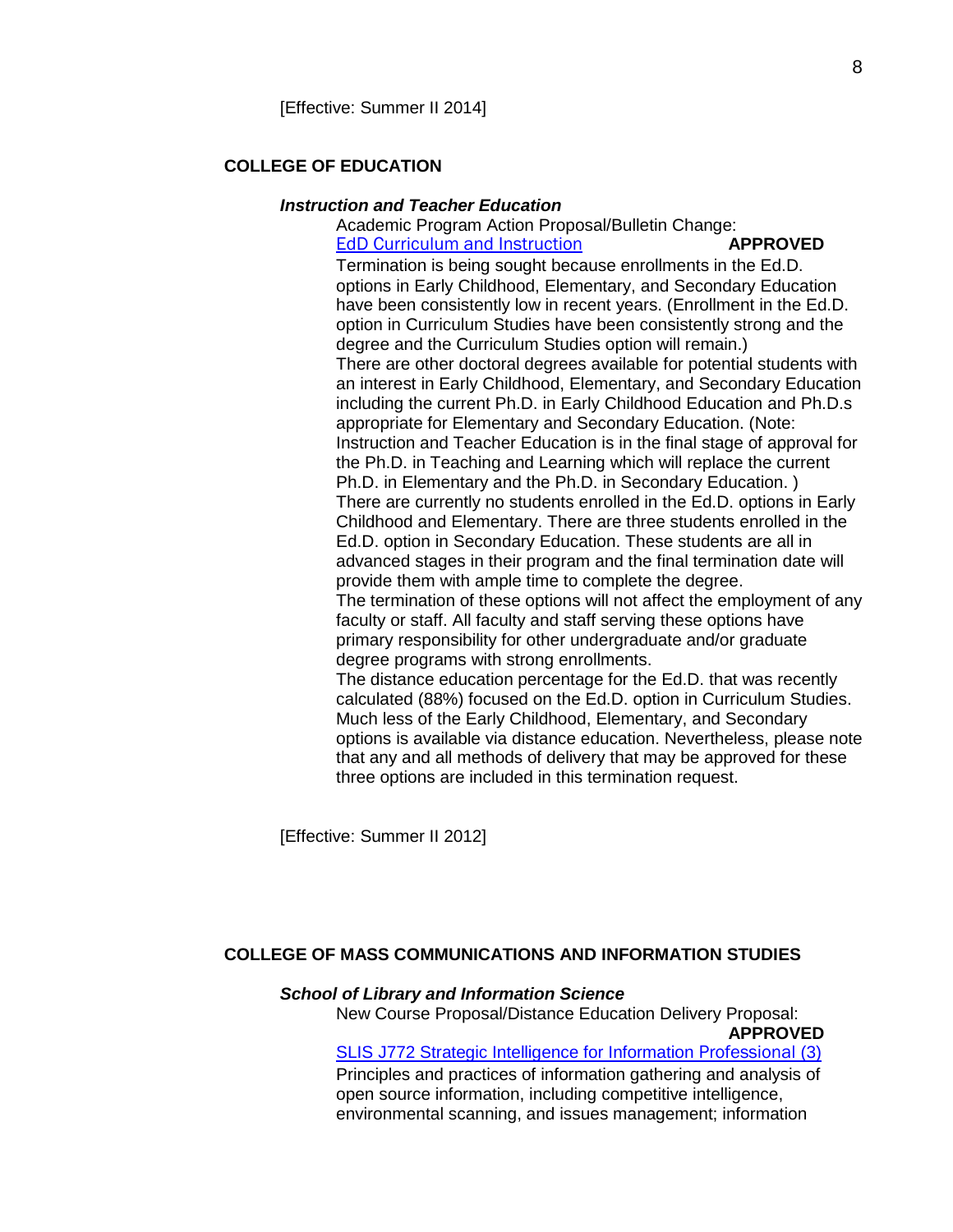evaluation and synthesis; role of strategic intelligence in modern organizations.

[Effective: Spring 2012]

#### **GRADUATE SCHOOL**

New Course Proposal: **APPROVED** [GRAD 802 The Graduate Student as Leader \(0-3\)](http://gradschool.sc.edu/gradcouncil/curr_docs/CCPGRAD802_201141.pdf) Seminar examining topics related to professional development. Pass/Fail grading. Not for degree credit.

[Effective: Spring 2012]

### **MOORE SCHOOL OF BUSINESS**

Academic Program Action Proposal/Bulletin Change: [IMBA](http://gradschool.sc.edu/gradcouncil/curr_docs/APAIMBA_201141.pdf) **APPROVED** The International MBA Program has been the subject of a three year review based on information gathered in the assessment process implemented by the Darla Moore School of Business, interviews and focus groups with prospective students, detailed interviews with corporations providing the internships and hiring graduates, and alumni of the program. The proposals made here are based on this review and the work of a multi-disciplinary committee chaired by Dr. Kendall Roth.

The ultimate objective and the general structure of the language tracks of the program are not changed by this proposal. Rather, improvement is offered in the following areas:

1. An increase in the commitment to foreign language education, and the reinstatement of on-campus language instruction during the first summer of the program, based on a need to provide higher language skills than testing of current students revealed are being achieved.

2. Creating flexibility in the foundation core courses/allowing students with stronger business backgrounds to take fewer basic courses and substitute some more advanced courses, while providing students without business basic courses the opportunity to take the appropriate courses. This is reflected in the list of courses from which the student takes six credit hours.

3. Deepening the understanding of the cross-cultural internship experience is achieved by changing the content of the course (now DMSB 706A) which deals with internship preparation to a course that examines the process of the internship from the perspective of critical thinking. The time spent on the internship is somewhat longer, based on input from corporate hosts who want longer internships.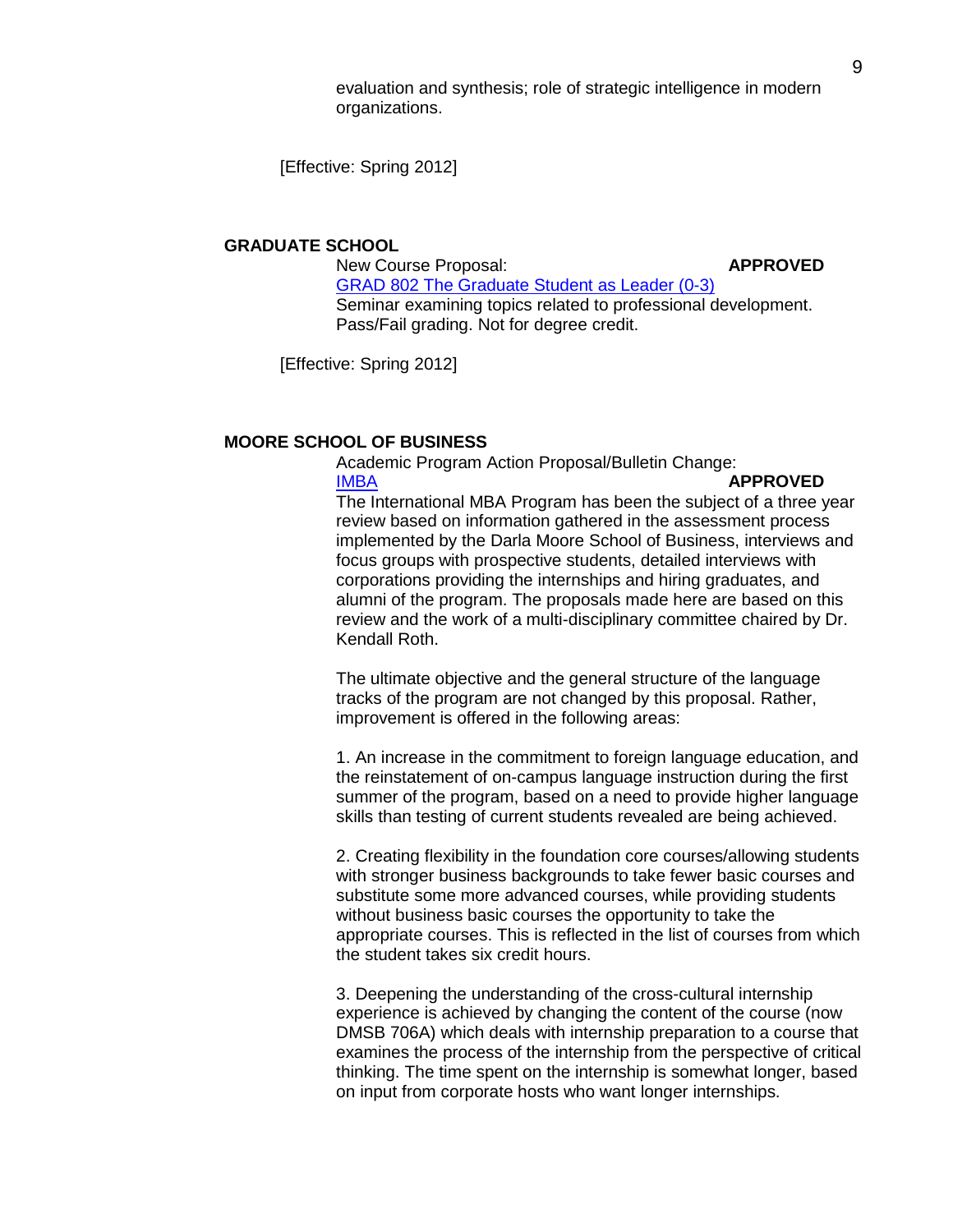4. Changing one of the initial foundation courses into a capstone course which allows integration of the entire curriculum, both academic and experiential.

In summary, the changes in the language track components are designed to make the program experience more effective in its constituent parts. The basic components remain the same but their treatment within the program is enhanced.

[Effective Summer I 2013]

Course Change Proposal: **APPROVED From:** [DMSB 700\(Suffixes: A,E,F,G,I,J,K,P,R,S\)](http://gradschool.sc.edu/gradcouncil/curr_docs/CCPDMSB700_201141.pdf) Language Training in International Business I (3) Language and culture instruction to enable graduates to function in business in regions other than their native country. Not for graduate credit in a foreign language department.

> Cross-listed Course: FORL 700A, C, E, F, G, I, J, K, P, R, S1-12 credits

**To:** DMSB 700(Suffixes: A, E,F,G,I,J,K,P,R,S) Language Training in International Business I (3 ) Language and culture instruction to enable graduates to function in business in regions other than their native country. Not for graduate credit in a foreign language department

> Cross-listed Course: FORL 700A, C, E, F, G, I, J, K, P, R, S

[Effective Summer I 2013]

### Course Change Proposal: **APPROVED**

**From:** DMSB 703 [\(Suffixes: A, C, E, F, G, I, J, K, P, R, S\)](http://gradschool.sc.edu/gradcouncil/curr_docs/CCPDMSB703_201141.pdf) [Language Training in International Business II \(6\)](http://gradschool.sc.edu/gradcouncil/curr_docs/CCPDMSB703_201141.pdf)

A continuation of DMSB/FORL 700 for practice in written and oral communication as may be required for students enrolled in the International Master of Business Studies program. Open to M.I.B.S. majors only. Not for major credit in a graduate program in the foreign language department.

Cross-listed Course: FORL 703A, C, E, F, G. I, J, K, P, R, S

**To:** DMSB 703 (Suffixes: A, C, E, F, G, I, J, K, P, R, S) Language Training in International Business II (3)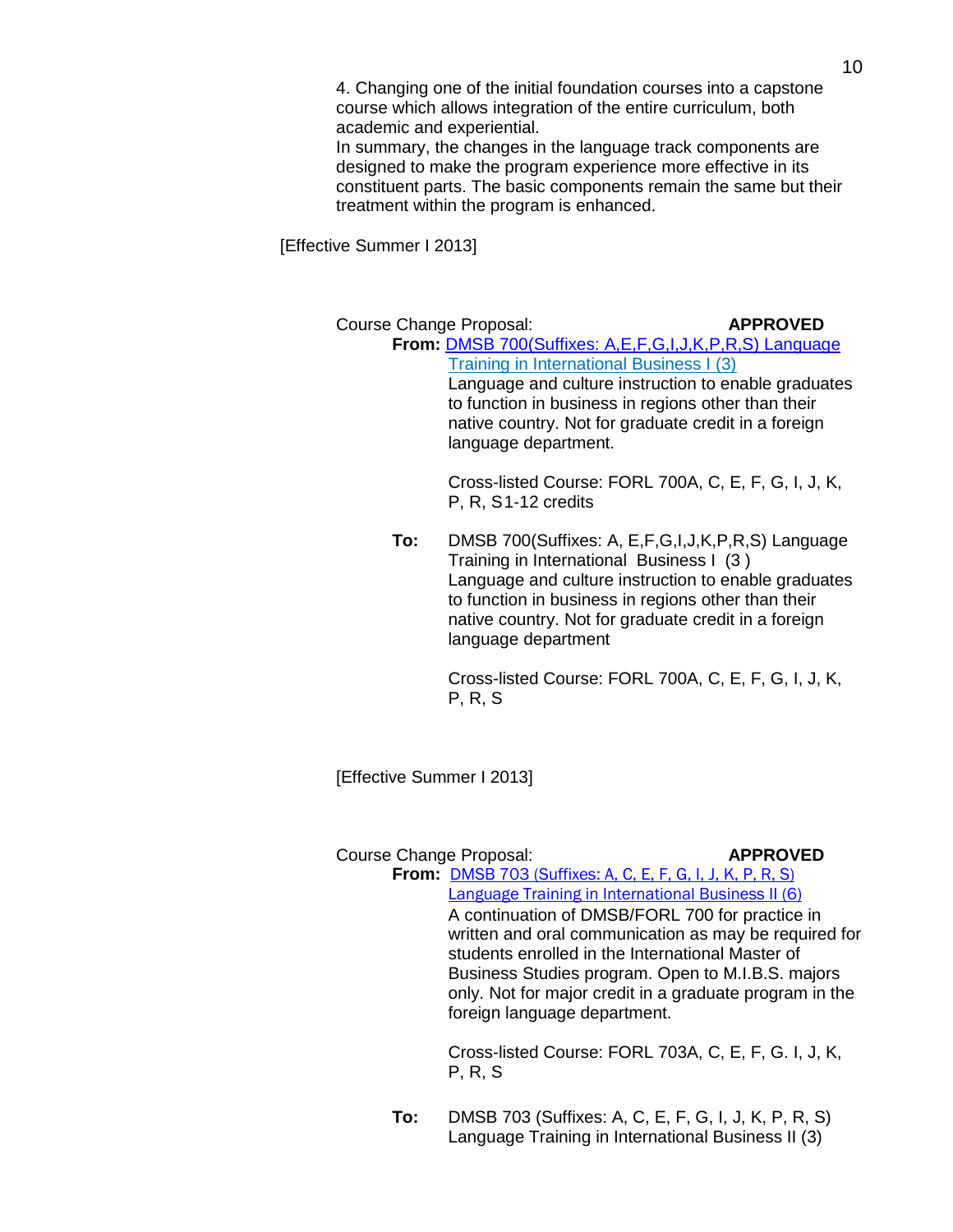A continuation of DMSB/FORL 700 for practice in written and oral communication. Open to graduate business students only. Not for major credit in a graduate program in the foreign language department. Cross-listed Course: FORL 703 A, C, E, F, G, I, J, K, P, R, S

[Effective Summer I 2013]

### *Accelerated Masters of Business Administration*

Academic Program Action Proposal/Bulletin Change:

#### **APPROVED**

[Accelerated Masters of Business Administration \(AMBA\)](http://gradschool.sc.edu/gradcouncil/curr_docs/APAAMBA_201141.pdf) Given the intent of the global track to be phased out, the AMBA replaces and enhances the Moore School's ability to promote a traditional MBA in an accelerated format.

The University of South Carolina's flagship MBA program is the International Masters in Business Administration, or IMBA. The IMBA has two primary tracks: a Language Track where students spend the second semester of their first year learning one of seven different languages at an overseas partner institution, and a Global Track where students spend the second semester of their first year learning about practical aspects of doing business in overseas locations as well as taking a supervised two week overseas business survey trip. Both Language Track and Global Track students engage in summer internships and return to USC for their second year when they take traditional MBA elective courses in areas such as Marketing, Finance, Operations Management, Strategy, and International Business.

[Effective Summer I 2013]

#### *Accounting*

Course Change Proposal: **APPROVED From:** [ACCT 736 Information Technology Assurance,](http://gradschool.sc.edu/gradcouncil/curr_docs/CCPACCT736_201141.pdf)  C[ontrol, and Security \(3\)](http://gradschool.sc.edu/gradcouncil/curr_docs/CCPACCT736_201141.pdf) Governance, control, and audit or information technology including the security, reliability, integrity, effectiveness, and efficiency of information systems in traditional and internet environments.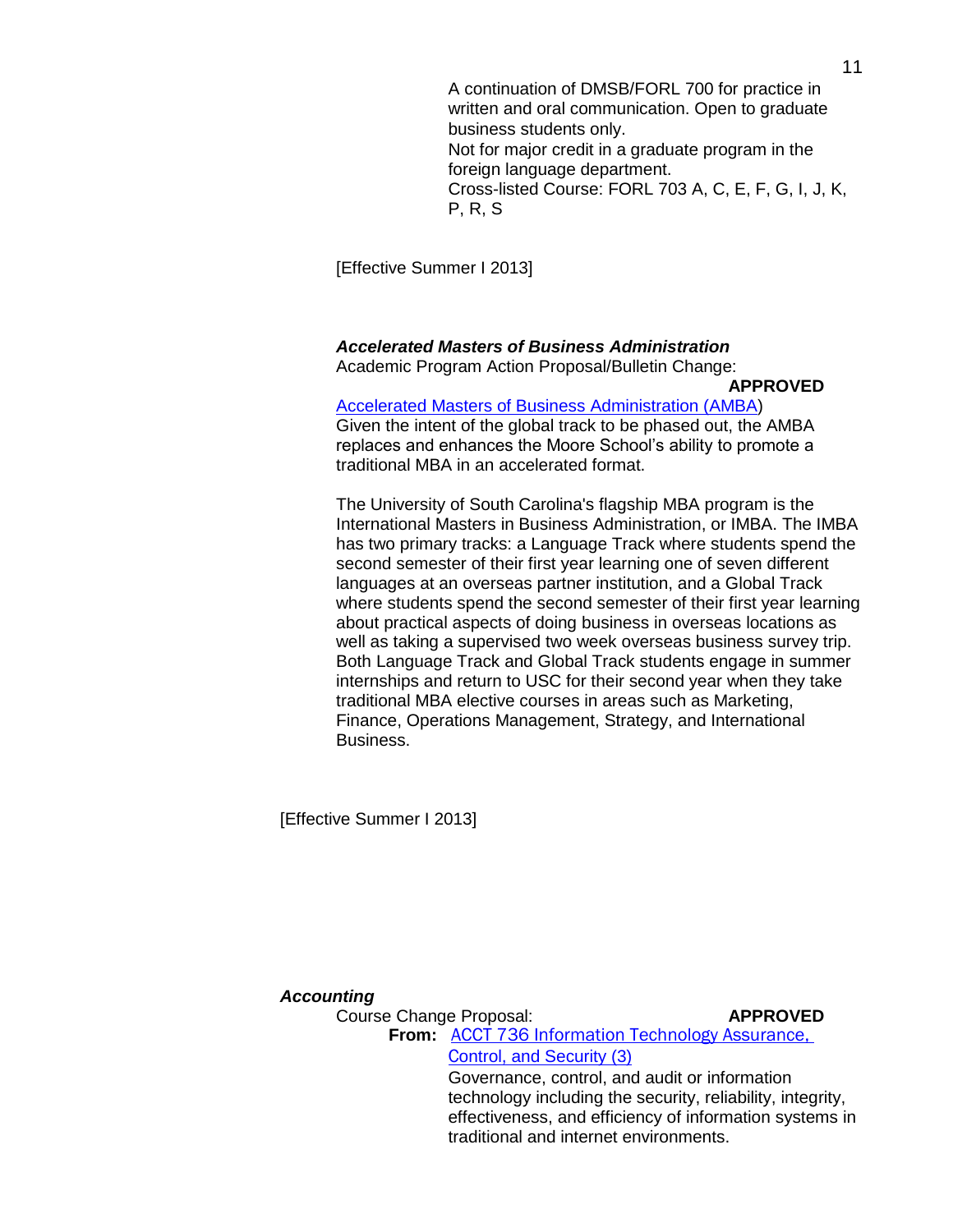**To:** ACCT 736 Information Technology, Assurance, and Control (3) Governance, control, and audit of information technology including issues related to fraud and other contemporary audit topics

[Effective Spring 2012]

#### *International Business*

New Course Proposal: **APPROVED** [DMSB 706A Globalization, Culture and the Business Environment](http://gradschool.sc.edu/gradcouncil/curr_docs/NCPDMSB706A_201141.pdf) (3) This purpose of this course is to provide a *theoretico/framework for understanding* and a *physical context for experiencing* the historical, sociological, political, economic and cultural aspects of each IMBA residency region and its population within the context of globalization. Students then apply these frameworks and experiences toward developing a robust understanding of the opportunities and challenges associated with leading a 21st century global firm.

Corequisite: DMSB 706B

[Effective Summer I 2013]

New Course Proposal: **APPROVED** [DMSB 741 Comparative Institutional Systems \(3\)](http://gradschool.sc.edu/gradcouncil/curr_docs/NCPDMSB741_201141.pdf) Introduces conceptual perspectives for understanding dramatic economic events in the global economy; a comparative view of national institution-based systems.

Cross-listed: IBUS 707

[Effective Summer I 2013]

Course Change Proposal: **APPROVED**

**From:** [DMSB 706B Internship in International Business II](http://gradschool.sc.edu/gradcouncil/curr_docs/CCPDMSB706B_201141.pdf) (6) A continuation of the internship of DMSB 706A. A major report will be required. (Pass/Fail grading)

Prerequisites: DMSB 706A

**To:** DMSB 706B Internship in International Business (6)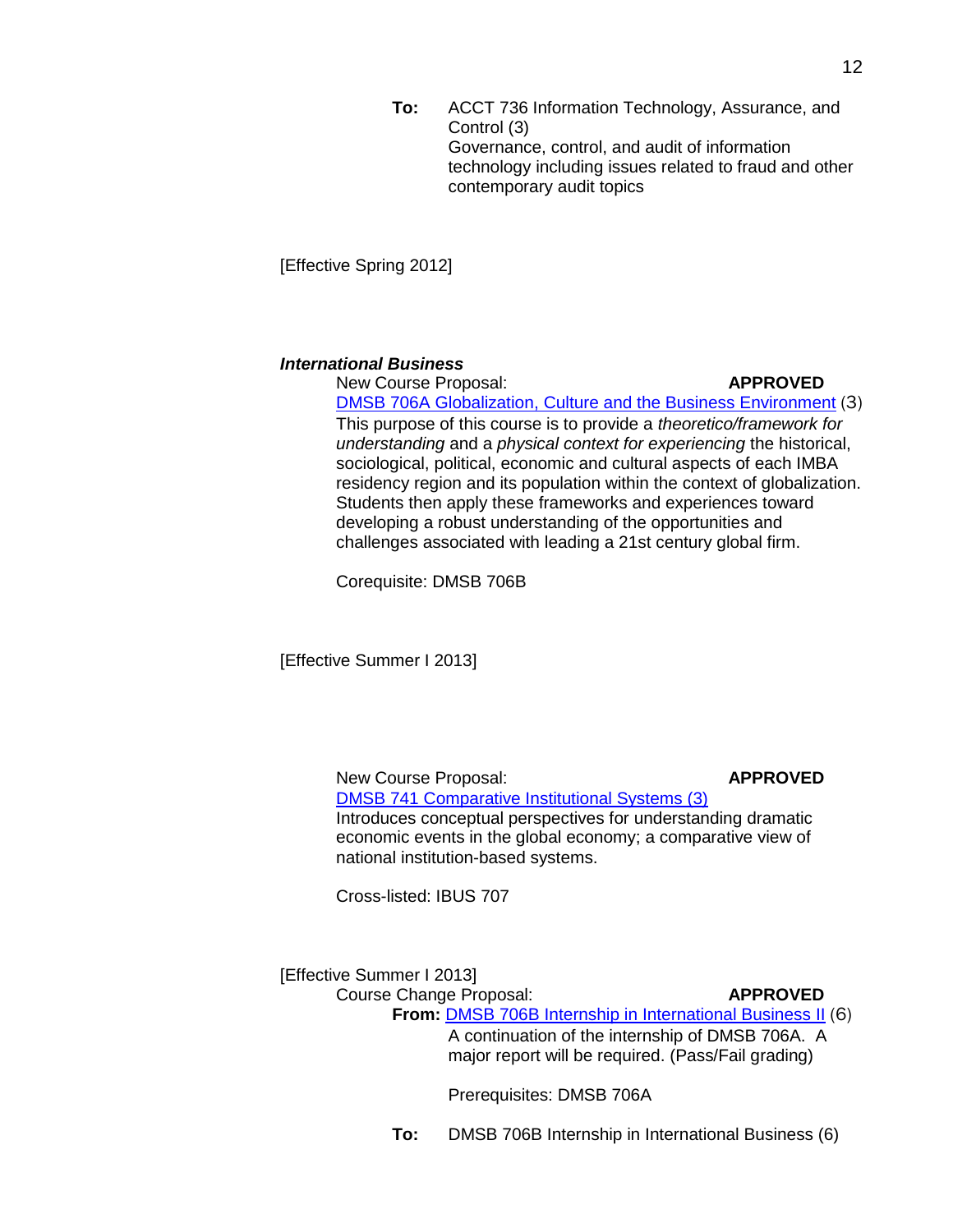Internship in International Business. (Pass/Fail grading)

Co-requisite: DMSB 706A

[Effective Summer I 2013]

### Course Change Proposal: **APPROVED**

- **From:** [IBUS 707 Comparative Institutional Systems](http://gradschool.sc.edu/gradcouncil/curr_docs/CCPIBUS707_201141.pdf) (3) Introduces conceptual perspectives for understanding dramatic economic events in the global economy; a comparative view of national institution-based systems.
	- **To:** IBUS 707 Comparative Institutional Systems (3) Introduces conceptual perspectives for understanding dramatic economic events in the global economy; a comparative view of a national institution-based systems.

Cross-listed Course: DMSB 741

[Effective Summer I 2013]

### *Management*

| Course Change Proposal:                          |                                                | <b>APPROVED</b>                                         |
|--------------------------------------------------|------------------------------------------------|---------------------------------------------------------|
|                                                  |                                                | From: DMSB 723 Leadership and Ethical Leader Behavior   |
|                                                  | (1-5)                                          |                                                         |
|                                                  |                                                | Development and assessment of leadership skills in      |
|                                                  |                                                | organization, including ethical leader decision making. |
| To:                                              |                                                | DMSB 723 Leading Teams and Organizations (2)            |
|                                                  |                                                | Provides an in-depth understanding of principles of     |
|                                                  | leadership and organizational behavior. Topics |                                                         |
| include: leadership style/self awareness, worker |                                                |                                                         |
|                                                  |                                                | motivation and attitudes. Individual decision-making.   |

motivation and attitudes. Individual decision-making, team processes, conflict management organizational culture, and change management.

[Effective Summer I 2013]

New Course Proposal: **APPROVED** 

[DMSB 750 Capstone Experience](http://gradschool.sc.edu/gradcouncil/curr_docs/NCPDMSB750_201141.pdf) (3)

Capstone experience course for the IMBA and AMBA programs will develop Integration and application of prior functional coursework (e,g, marketing finance operations etc,) to address simulated but realistic strategic business issues. Working within cross functional teams students will also further refine critical leadership and interpersonal skills.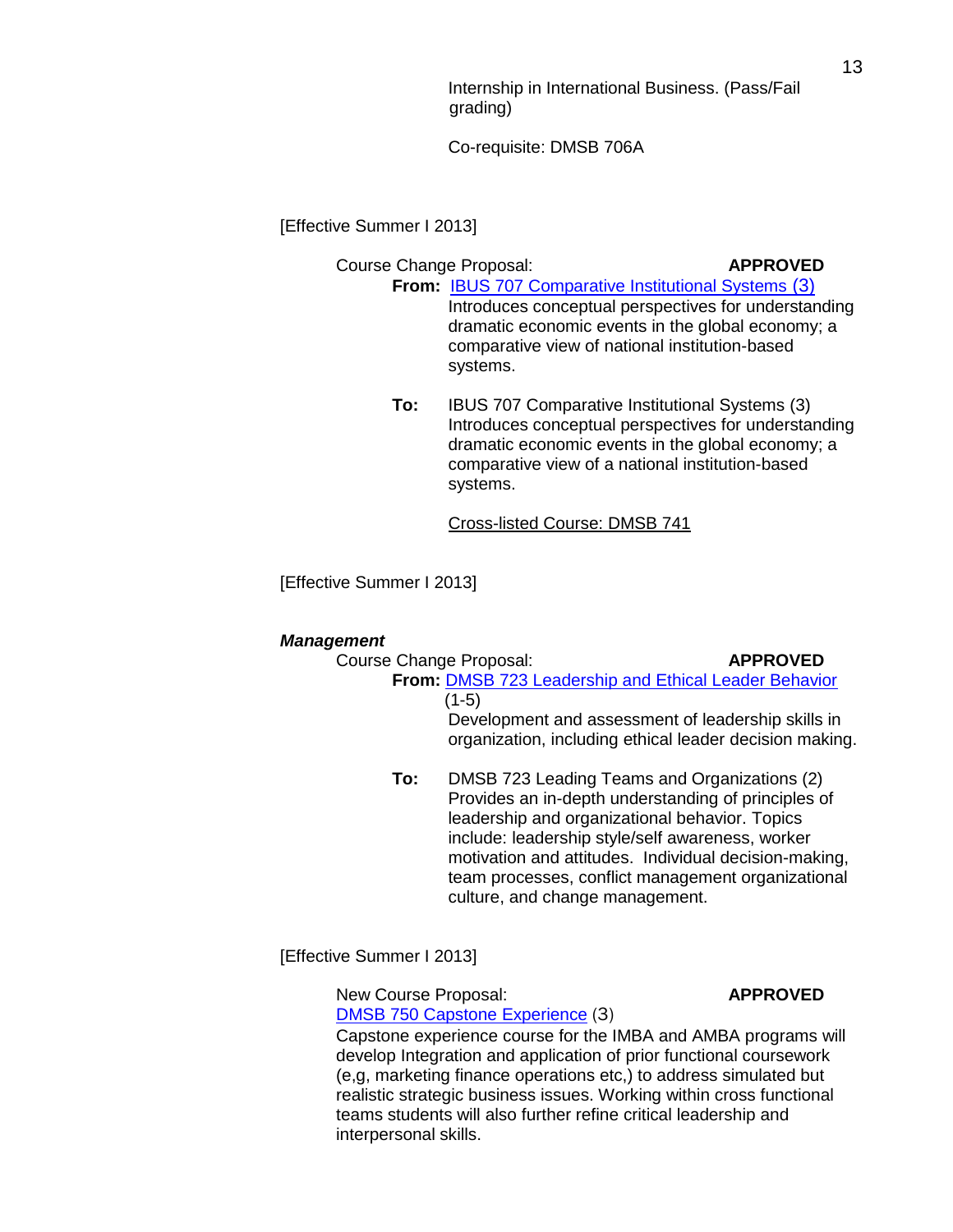[Effective Summer I 2013]

New Course Proposal: **APPROVED** [DMSB 740 Management of Human Capital](http://gradschool.sc.edu/gradcouncil/curr_docs/NCPDMSB740_201141.pdf) (2)

Provides the general manager with an overview of theory, research, and practice in the formal management of an organization's human capital. Topics include: strategic alignment of human capital talent acquisition (planning, recruiting, interviewing), effective compensation/ incentive system design, performance management, and global talent management issues.

[Effective Summer I 2013]

## **COLLEGE OF HOTEL, RESTAURANT, & TOURISM**

New Course Proposal: **APPROVED** [HRSM 787 Global Seminar in Hospitality, Retail, Sport & Technology](http://gradschool.sc.edu/gradcouncil/curr_docs/NCPHRSM787_201141.pdf)  [Management \(3\)](http://gradschool.sc.edu/gradcouncil/curr_docs/NCPHRSM787_201141.pdf)

This is an interdisciplinary learning experience where students apply major specific constructs and current trends in hospitality, retail, sport and technology management in a study abroad context. Students will visit destinations and venues where they will interact with on site management.

Prerequisites: None. This course is for HRSM graduate students only and requires permission of the departmental graduate director

This course may be repeated twice for credit.

[Effective May 2012]

### **SCHOOL OF MUSIC**

New Course Proposal: **APPROVED** [MUSC 777 Advanced Vocal Pedagogy](http://gradschool.sc.edu/gradcouncil/curr_docs/NCPMUSC777_201141.pdf) (3)

Advanced study of the anatomy and function of the singing voice with application to the diagnosis and correction of problems in singing.

Prerequisite: MUSC 577 or consent of instructor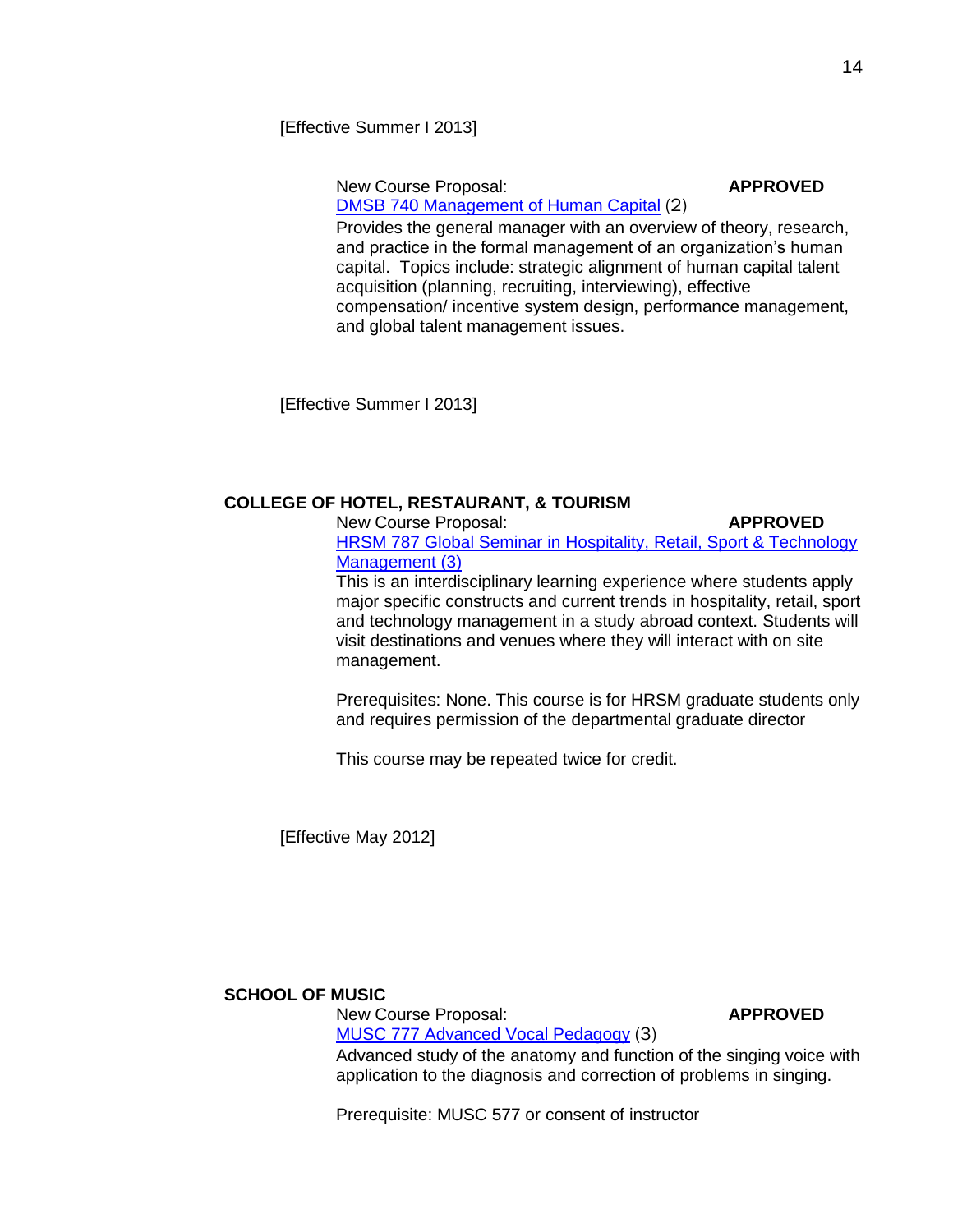# 11. **Report of the Petitions and Appeals Committee** (Rhonda Jeffries)

No report

# 12. **Other Committee Reports**

No report

## 13. **Old Business**

None

## 14. **New Business**

- Dr. Zimmerman distributed the *Integrated Academic Program Planning* [Calendar](file://COGRDSWEB/gradcouncil/CURR_DOCS/IntegratedAcadProgPlanningCalendar%20FNL%20101311.pdf) on Kristia Finnigan's behalf. The Provost has mandated that the *Bulletin* be available to students in March for fall registration reference. Dr. Zimmerman summarized the new Academic Planning Calendar through the following points:
	- o All proposals will need approval by November to qualify into the March publication of the following academic year bulletin.
	- o The academic planning cycle will be from January through November rather than August through May.
	- o There will only be one bulletin, the frozen bulletin in March rather than a revolving bulletin.
	- o The bulletin will change only once a year.
	- o It is recommended that departments should add a 500/ 600 or 700/800 level Special Topics course, if one does not exist already, to have an umbrella course during this transition as an emergency course.
	- $\circ$  There is a transition time line to phase in the new academic planning calendar.

# 15. **Good of the Order**

None

## 16. **Adjournment**

The meeting adjourned at 3:55 p.m.

## **Nancy Zimmerman, Secretary**

cc: President Harris Pastides Vice Provost & Dean of Graduate Studies Lacy Ford Provost Michael Amiridis Deans